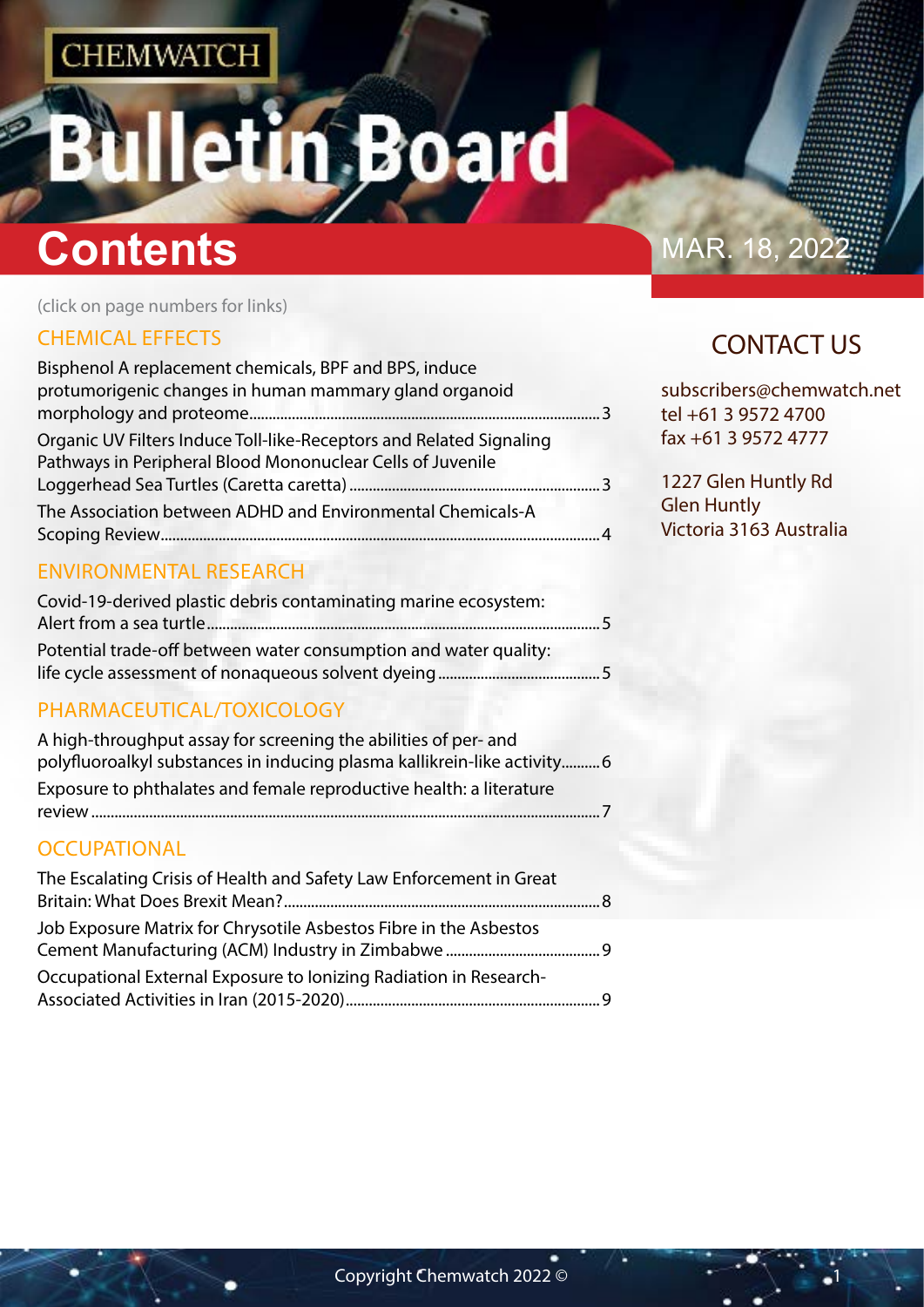# <span id="page-1-0"></span>**Bulletin Board**

**SignificanceBisphenol** A (BPA), found in many plastic products, has weak estrogenic effects that can be harmful to human health.

# Mar. 18, 2022 Mar. 18, 2022 **Technical**

**CHEMWATCH** 

The role of environmental chemicals in the etiology of attention deficit hyperactivity disorder (ADHD) has been of interest in recent research.

# CHEMICAL EFFECTS

## Bisphenol A replacement chemicals, BPF and BPS, induce protumorigenic changes in human mammary gland organoid morphology and proteome

### 2022-03-15

SignificanceBisphenol A (BPA), found in many plastic products, has weak estrogenic effects that can be harmful to human health. Thus, structurally related replacements-bisphenol S (BPS) and bisphenol F (BPF)-are coming into wider use with very few data about their biological activities. Here, we compared the effects of BPA, BPS, and BPF on human mammary organoids established from normal breast tissue. BPS disrupted organoid architecture and induced supernumerary branching. At a proteomic level, the bisphenols altered the abundance of common targets and those that were unique to each compound. The latter included proteins linked to tumor-promoting processes. These data highlighted the importance of testing the human health effects of replacements that are structurally related to chemicals of concern.

Authors: Juliane Winkler, Pengyuan Liu, Kiet Phong, Johanna H Hinrichs, Nassim Ataii, Katherine Williams, Elin Hadler-Olsen, Susan Samson, Zev J Gartner, Susan Fisher, Zena Werb

Full Source: Proceedings of the National Academy of Sciences of the United States of America 2022 Mar 15;119(11):e2115308119. doi: 10.1073/ pnas.2115308119.

## Organic UV Filters Induce Toll-like-Receptors and Related Signaling Pathways in Peripheral Blood Mononuclear Cells of Juvenile Loggerhead Sea Turtles (Caretta caretta)

### 2022-02-27

Recent evidence suggests that exposure to organic ultraviolet filters (UV filters) is associated with dysregulated neuroendocrine-immune homeostasis. Marine species are likely to be among the most vulnerable to UV filters due to widespread diffusion of these chemicals in the aquatic environment. In the present study, the effects of UV filter bioaccumulation on toll-like-receptors (TLRs) and related signaling pathways were investigated in peripheral blood mononuclear cells (PBMCs) of juvenile loggerhead sea turtles (Caretta caretta). We found that the expression of both TLR1 and TLR2 was significantly increased in UV-filter exposed turtles compared to control animals. Similarly, the signaling pathway downstream of activated TLRs (i.e., Ras-related C3 botulinum toxin substrate 1 (RAC1),

# **Technical**

Phosphoinositide 3-kinase (PI3K), serine/threonine-protein kinase (AKT3), and nuclear factor κB (NF-κB)) was significantly up-regulated, leading to an enhanced transcription of pro-inflammatory cytokines. In addition, we demonstrated that high levels of plasma UV filters increased lipid peroxidation in sea turtles' PBMCs. Our results indicated that UV filters affected the inflammatory responses of PBMCs via modulation of the TLR/ NF-κB signaling pathway and provided a new insight into the link between exposure to sunscreen agents and sea turtle health.

Authors: Paolo Cocci, Gilberto Mosconi, Francesco Alessandro Palermo Full Source: Animals : an open access journal from MDPI 2022 Feb 27;12(5):594. doi: 10.3390/ani12050594.

## The Association between ADHD and Environmental Chemicals-A Scoping Review

### 2022-03-01

The role of environmental chemicals in the etiology of attention deficit hyperactivity disorder (ADHD) has been of interest in recent research. This scoping review aims to summarize known or possible associations between ADHD and environmental exposures to substances selected as priority chemicals of the European Human Biomonitoring Initiative (HBM4EU). Literature searches were performed in PubMed to identify relevant publications. Only meta-analyses and review articles were included, as they provide more extensive evidence compared to individual studies. The collected evidence indicated that lead (Pb), phthalates and bisphenol A (BPA) are moderately to highly associated with ADHD. Limited evidence exists for an association between ADHD and polycyclic aromatic hydrocarbons (PAHs), flame retardants, mercury (Hg), and pesticides. The evidence of association between ADHD and cadmium (Cd) and per- and polyfluoroalkyl substances (PFASs) based on the identified reviews was low but justified further research. The methods of the individual studies included in the reviews and meta-analyses covered in the current paper varied considerably. Making precise conclusions in terms of the strength of evidence on association between certain chemicals and ADHD was not straightforward. More research is needed for stronger evidence of associations or the lack of an association between specific chemical exposures and ADHD.

Authors: Sonja Moore, Laura Paalanen, Lisa Melymuk, Andromachi Katsonouri, Marike Kolossa-Gehring, Hanna Tolonen Full Source: International journal of environmental research and public health 2022 Mar 1;19(5):2849. doi: 10.3390/ijerph19052849.

# **Bulletin Board**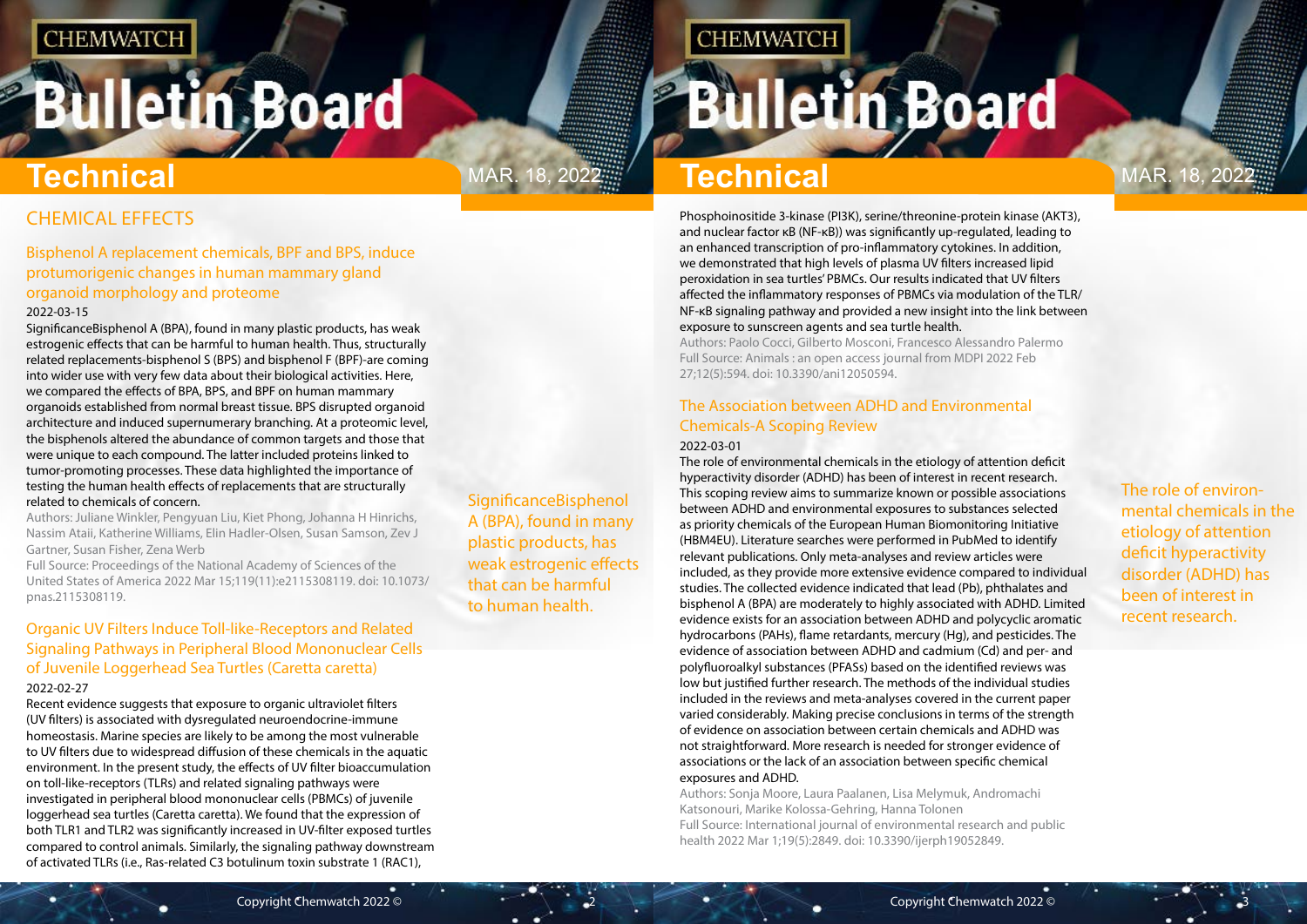# <span id="page-2-0"></span>**Bulletin Board**

On 10 August 2021, a face mask (14 cm  $\times$  9 cm) was found in the feces of a juvenile green turtle, by-caught alive in a set net off the northeast coast of Japan.

**CHEMWATCH** 

The plasma consists of multiple functional serine zymogens, such as plasma kallikreinkinin system (KKS), which are vulnerable to exogenous chemical exposure, and may closely relate to the deleterious effects.

# **Technical Technical**

MAR. 18, 2022 $\frac{m}{2}$  **Technical Mar.** 18, 202

## ENVIRONMENTAL RESEARCH

## Covid-19-derived plastic debris contaminating marine ecosystem: Alert from a sea turtle

### 2022-02

On 10 August 2021, a face mask (14 cm  $\times$  9 cm) was found in the feces of a juvenile green turtle, by-caught alive in a set net off the northeast coast of Japan. Although sea turtles have been monitored in this region over the last 15 years ( $n = 76$ ), face masks had never been found before the Covid-19 pandemic and this is the first detection. Fourier-transform infrared spectroscopy identified the mask as polypropylene. Estrogenic active benzotriazole-type UV stabilizers such as UV329 were detected in commercially available polypropylene face masks. Exposure of marine organisms ingesting plastics to endocrine-disrupting chemicals and physical injury are of concern. This study indicates that changes in human life in the pandemic are beginning to affect marine life. Precautionary actions including establishment of appropriate waste management of personal protective equipment and use of safe additives are urgently needed.

Authors: Takuya Fukuoka, Fumiki Sakane, Chihiro Kinoshita, Katsufumi Sato, Kaoruko Mizukawa, Hideshige Takada

Full Source: Marine pollution bulletin 2022 Feb;175:113389. doi: 10.1016/j. marpolbul.2022.113389.

## Potential trade-off between water consumption and water quality: life cycle assessment of nonaqueous solvent dyeing 2022-02-25

Fashion industry consumes over 60% of global fibers and attracts increasing attentions due to its environmentally polluting supply chain. In addition to natural fibers cultivation, wet processes of textile manufacturing are also important contributors to water-related impacts due to their large freshwater consumption and the production of chemicals containing wastewater. Despite of efforts made in improving efficiency of water use and wastewater treatment in textile industry, innovative 'water-free' technologies, such as nonaqueous dyeing technology using organic solvent, have been developed and demonstrated to reduce water consumption significantly. However, the potential impact on water quality by organic solvents induced in supply chain of this emerging technology remains unassessed, posing an unknown risk of its promotion. Hence, in the present study,

a comprehensive life cycle assessment is applied to evaluate its full environmental impacts, including those on ecosystem and human health caused by decamethylcyclopentasiloxane (D5) as the solvent used. Further, the nonaqueous dyeing system is compared with traditional aqueous dyeing technology from both environmental and economic perspectives. Results indicate that nonaqueous dyeing system is advanced in most of environment categories except for abiotic depletion potential (ADP) and Ecotoxicity. However, scenarios analysis reveal that these findings are influenced by the loss fraction of D5 during the solvent recovery process. It is suggested that the loss fraction should be controlled below 2% o.w.f. for the nonaqueous dyeing technology to be advanced throughout all environmental categories. Nonaqueous D5 dyeing could reduce water consumption by 61.30%-79.95% and greenhouse gas emissions by 43.70% compared to the traditional system, delivering a promising contribution to China's 2060 carbon neutrality ambition. Sensitivity and uncertainty analyses are also conducted to investigate the effects of the key parameters (incl. inventory data and USEtox model inputs) and demonstrate the robustness of our assessment. Authors: Yi Zhang, Shengcai Guo, Yan Gong, Lei Wang Full Source: Water research 2022 Feb 25;215:118222. doi: 10.1016/j. watres.2022.118222.

## PHARMACEUTICAL/TOXICOLOGY

A high-throughput assay for screening the abilities of per- and polyfluoroalkyl substances in inducing plasma kallikrein-like activity

### 2022-03-04

The plasma consists of multiple functional serine zymogens, such as plasma kallikrein-kinin system (KKS), which are vulnerable to exogenous chemical exposure, and may closely relate to the deleterious effects. Testing whether the anthropogenic chemicals could increase the kallikrein-like activity in plasma or not would be of great help to understand their potentials in triggering the cascade activation of the plasma zymogens and explain the corresponding hematotoxicity. In this study, a novel high-throughput ex vivo assay was established to screen the abilities of emerging chemicals like per- and polyfluoroalkyl substances (PFASs) in inducing kallikrein-like activities on basis of using rat plasma as the protease zymogen source. Upon the optimization of the conditions in the test system, the assay gave sensitive fluorescent response to the

# **Bulletin Board**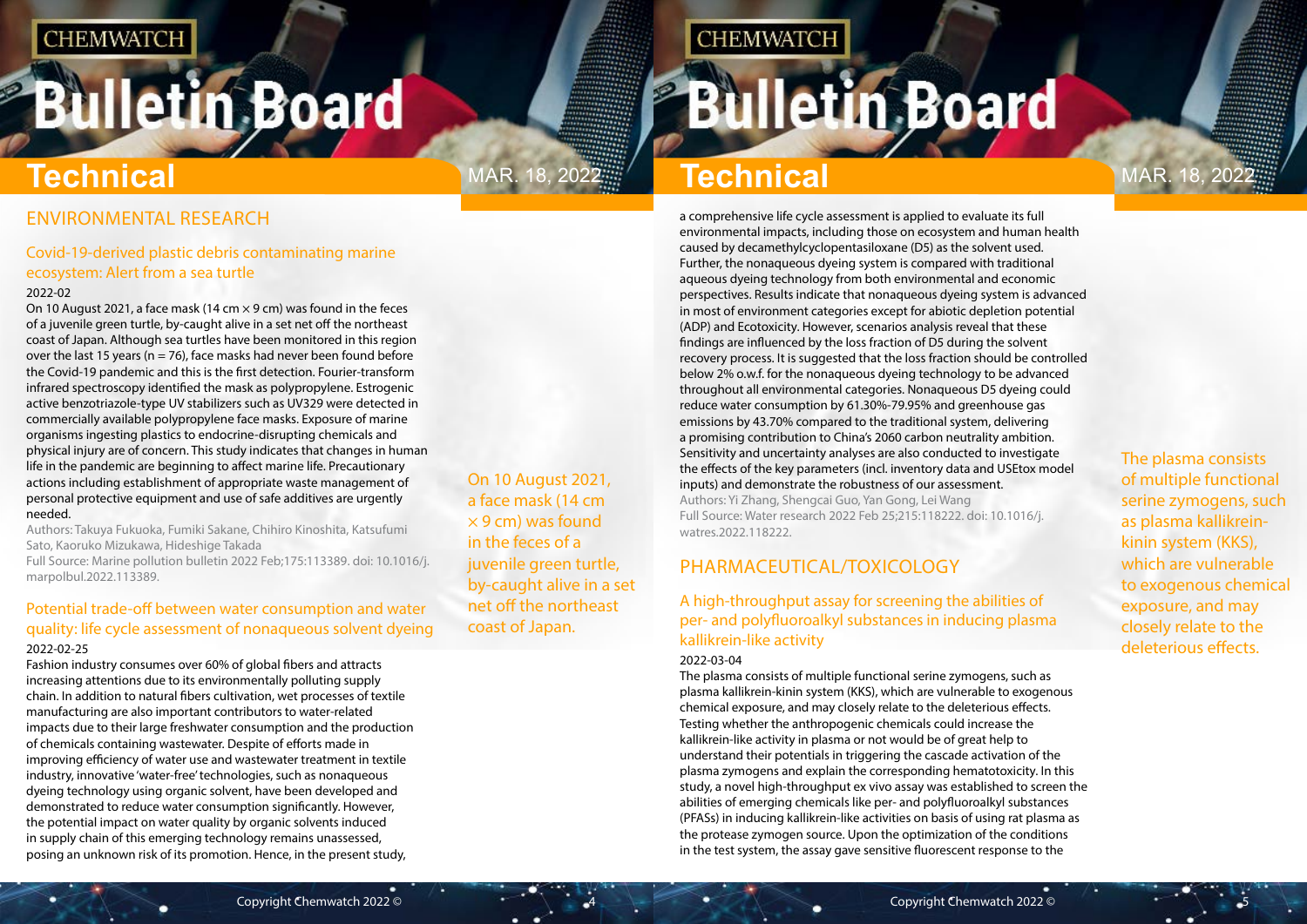# <span id="page-3-0"></span>**Bulletin Board**

Endocrine-disrupting chemicals (EDCs) are exogenous compounds that have been known for their ability to interfere with the action of hormones and affect endocrine pathways, including the ones involved in the development and function of both male and female reproductive systems.

# **CHEMWATCH**

# **Bulletin Board**

# MAR. 18, 2022 $\frac{m}{2}$  **Technical Mar. 18, 202**

This paper explores occupational safety and health regulation in Great Britain following the UK's exit from the European Union.

# **Technical Technical**

stimulation of the positive control, dextran sulfate, and the dose-response showed a typical S-shaped curve with EC50 of 0.24 mg/L. The intra-plate and inter-plate relative standard deviations (RSDs) were less than 10% in the quantitative range of dextran sulfate, indicating a good reliability and repeatability of this newly-established assay. Using this method, several alternatives or congeners of perfluorooctanesulfonic acid (PFOS) and perfluorooctanoic acid (PFOA), including 6:2 chlorinated polyfluoroalkyl ether sulfonate (6:2 Cl-PFESA), Ag-PFOA, K-PFOA, Na-PFOA and ammonium pentadecafluorooctanoate (APFO), were further screened, and their capabilities in inducing kallikrein-like activities were identified. The ex vivo assay newly-developed in the present study would be promising in high-throughput screening of the hematological effects of emerging chemicals of concern.

Authors: Qian S Liu, Yuzhu Zhang, Zhendong Sun, Yurou Gao, Qunfang Zhou, Guibin Jiang

Full Source: Ecotoxicology and environmental safety 2022 Mar 4;234:113381. doi: 10.1016/j.ecoenv.2022.113381.

## Exposure to phthalates and female reproductive health: a literature review

### 2022-03-03

Endocrine-disrupting chemicals (EDCs) are exogenous compounds that have been known for their ability to interfere with the action of hormones and affect endocrine pathways, including the ones involved in the development and function of both male and female reproductive systems. EDCs comprise a wide class of compounds, such as pesticides, bisphenol A, phthalates and, parabens, that are present in the environment and in several daily use products. Phthalate esters, compounds commonly used as plasticizers and additives in many industrial applications, have attracted special attention because of the widespread human exposure and the potential for disruption of androgen-dependent development in males. Although phthalates are rapidly metabolized and excreted, their ubiquitous presence ensures continuous exposures throughout different life stages from conception to adult life, as documented by a number of human biomonitoring studies worldwide. Although most research efforts have been placed on the impact of phthalates on male reproductive development and functions, there is a large body of recent experimental and observational data indicating that phthalates can negatively affect female reproductive health, and in particular alter ovarian and uterine functions, potentially contributing to disorders like polycystic ovarian syndrome, endometriosis, and other common female reproductive

problems. This review summarizes the most recent experimental and epidemiologic literature on the potential effects of phthalate exposures on female reproductive health and their impact on female fertility. Authors: Carla Giovana Basso, Anderson Tadeu de Araujo-Ramos, Anderson Joel Martino-Andrade

Full Source: Reproductive toxicology (Elmsford, N.Y.) 2022 Mar 3;S0890- 6238(22)00026-0. doi: 10.1016/j.reprotox.2022.02.006.

## **OCCUPATIONAL**

### The Escalating Crisis of Health and Safety Law Enforcement in Great Britain: What Does Brexit Mean? 2022-03-07

This paper explores occupational safety and health regulation in Great Britain following the UK's exit from the European Union. In particular, the paper focuses on the credibility of regulatory enforcement. The prospects raised by the UK's exit from the European Union have long been part of a free-market fantasy-even obsession-of right-wing politicians and their ideologues. As the UK's relationship with the EU is recalibrated, this will present right-wing opportunists with a new rationale for undermining health and safety law and enforcement. The paper uses empirical evidence of Great Britain's record in health and safety law enforcement to evidence a drift towards an extreme form of self-regulation. It deepens this evidence with a detailed analysis of key international policy debates, arguing that Brexit now raises an imminent threat of the UK entering a 'race to the bottom'. The paper concludes that the 2021 EU/UK Trade and Co-operation Agreement may enable the UK to evade its formal health and safety responsibilities under the treaty because of the lack of the prospect of significant retaliatory 'rebalancing' measures. Should minimal health and safety requirements cease to apply in the post-EU era, then the UK Government will be free to pursue a system of self-regulation that will allow health and safety standards to fall even further behind those of other developed economies.

Authors: Andrew Moretta, Steve Tombs, David Whyte Full Source: International journal of environmental research and public health 2022 Mar 7;19(5):3134. doi: 10.3390/ijerph19053134.